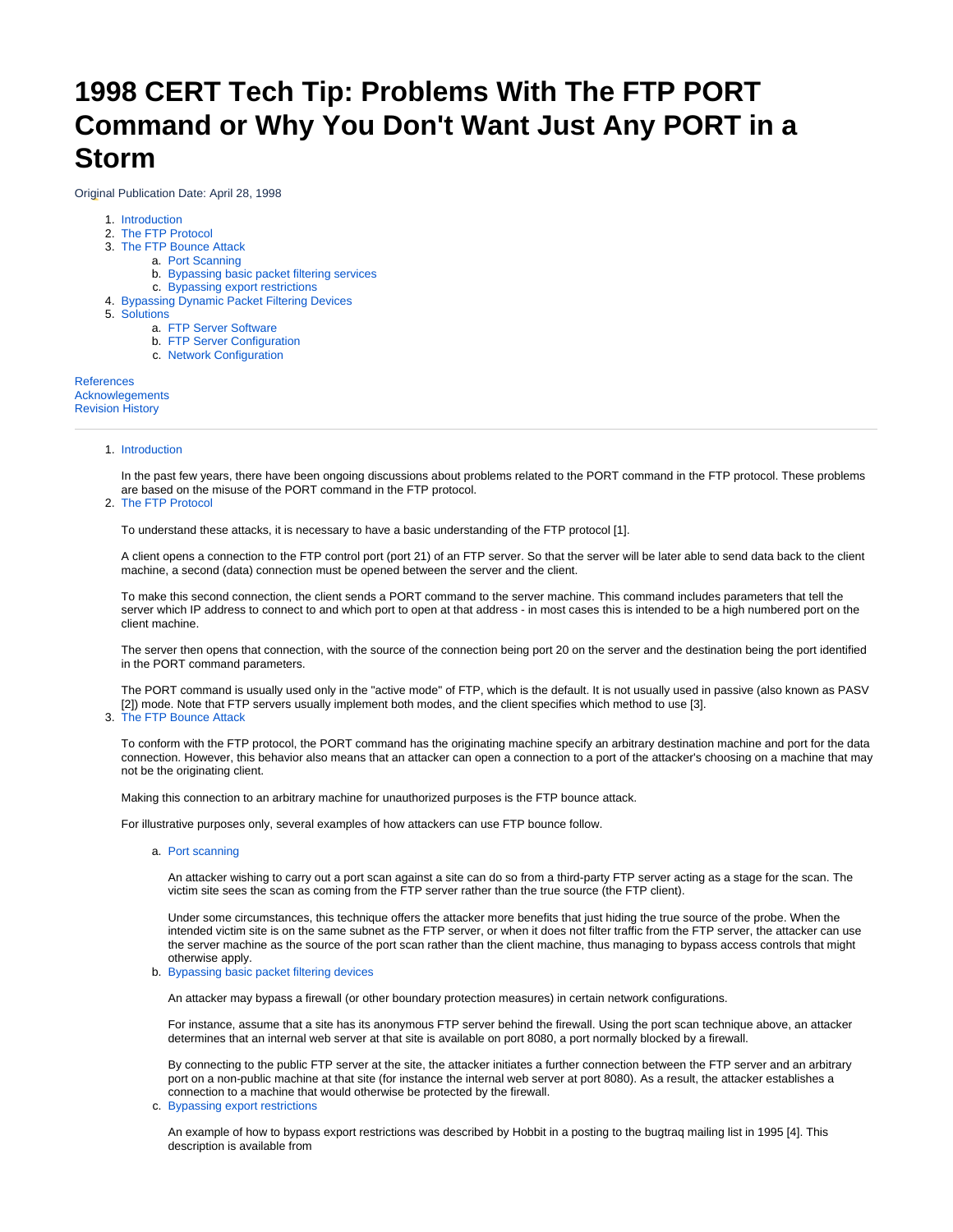## <ftp://avian.org/random/ftp-attack>

#### <span id="page-1-0"></span>4. Bypassing Dynamic Packet Filtering Devices

Another problem involves client sites that have implemented firewalls that use dynamic packet filters to protect themselves. The sites are open to attack because the firewall trusts the information it receives.

In this example, the victim site houses all of its systems behind a firewall that uses dynamic packet filters. A person at the victim site browses web pages and downloads a Java applet constructed by the attacker. Without that person's knowledge, the Java applet then opens an outbound FTP connection to the attacker's machine. The applet then issues an FTP PORT command, instructing the server machine to open a connection to, say, the telnet port at some otherwise protected system behind the victim firewall.

Because the dynamic packet filtering firewall examines outbound packets to determine if any action is required on its part, it notes the PORT command and allows an incoming connection from the remote web server to the telnet port on the victim machine. This connection normally is not allowed by the firewall; it was allowed in this case because the PORT command was issued by the client.

Martin et al [5] discuss this particular attack, variations of it, and specific defense strategies.

#### <span id="page-1-1"></span>5. Solutions

The example attacks in this tech tip demonstrate the core component of the vulnerability: the contents of the FTP PORT command are not trustworthy as they are under the control of a potential attacker. The FTP bounce example demonstrates what happens when a server trusts the information. The dynamic filter example demonstrates what happens when a firewall trusts the information.

<span id="page-1-2"></span>Because the core element of the FTP bounce attack is required for RFC compliance, there is no clear-cut solution. An important point to remember, though, is that the RFC states that the feature must be present in the server software and usable to be RFC compliant. It does not state that the end user must actually be under constraint of using this feature.

#### a. FTP Server Software

The best solution to the FTP bounce problem from a security perspective is to ensure that your FTP server software cannot establish connections to arbitrary machines. However, sites that rely on the RFC-compliant behavior may find that implementing this solution will affect applications that they use. (We have not received any first-hand reports of such cases.) Consequently, many vendors offer solutions that allow the site offering the FTP service to make the choice that best suits them. Vendor implementations fall into three groups:

- i. strict conformance with RFC functionality: The PORT command may be used to connect directly to a third-party machine, and this is the only functionality allowed. Some vendors who choose to maintain strict conformance have addressed this problem by modifying all other network services to reject connections originating from the FTP data port (port 20).
- ii. strict suppression of the PORT command: The PORT command may be used to connect to the originating client, and this is the only functionality allowed.
- iii. variable PORT command behavior: The PORT command may be used in either of the above two ways, with one way being the default. Switching between them is usually achieved with a command line parameter. You should be careful to verify which is the default.

You should be aware which category your server software falls into. Our recommendation is to use option 2, or option 3 with suppression enabled.

## <span id="page-1-3"></span>b. FTP Server Configuration

Some of the FTP bounce attacks described earlier rely on one or more server machines (depending on the attack) allowing uploaded files via FTP (usually anonymous FTP).

Your site should offer anonymous upload facilities only if it is absolutely necessary. Even then, you must carefully configure the incoming area. For more details, see "Anonymous FTP Configuration Guidelines" at

## [http://www.cert.org/tech\\_tips/anonymous\\_ftp\\_config.html](http://www.cert.org/tech_tips/anonymous_ftp_config.html)

Note that these steps only repel attacks that rely on intermediate uploads. The steps are not effective against other attacks (such as a port scan).

<span id="page-1-4"></span>c. Network Configuration

There are a few things to keep in mind when configuring your network boundaries (e.g., packet filtering routers and firewalls).

Sites should ensure that they carefully design their network topology so that effective traffic boundaries exist between systems that offer distinct levels of service. For instance, a site typically has an anonymous FTP service, web service, and an incoming electronic mail hub. The site uses good security practice by separating the machines that provide these external services from those that perform internal services. It is important to have strong network boundaries (preferably using firewalls) between these two sets of machines. In this way, even if an FTP server is vulnerable internal machines can be protected at the intervening network boundary.

For example, sites that have an FTP server that allows the PORT command to establish connections to third-party machines should block traffic between the FTP server and machines that offer services relying on hostname or IP address for authentication. Examples of such services are rlogin, rsh and NFS. While a firewall or filtering router should always prevent direct external access to such services, it should also filter traffic from an internal FTP server that behaves in this way. This prevents the FTP server being used as a relay machine to attack protocols with weak authentication mechanisms based on hostname or IP address.